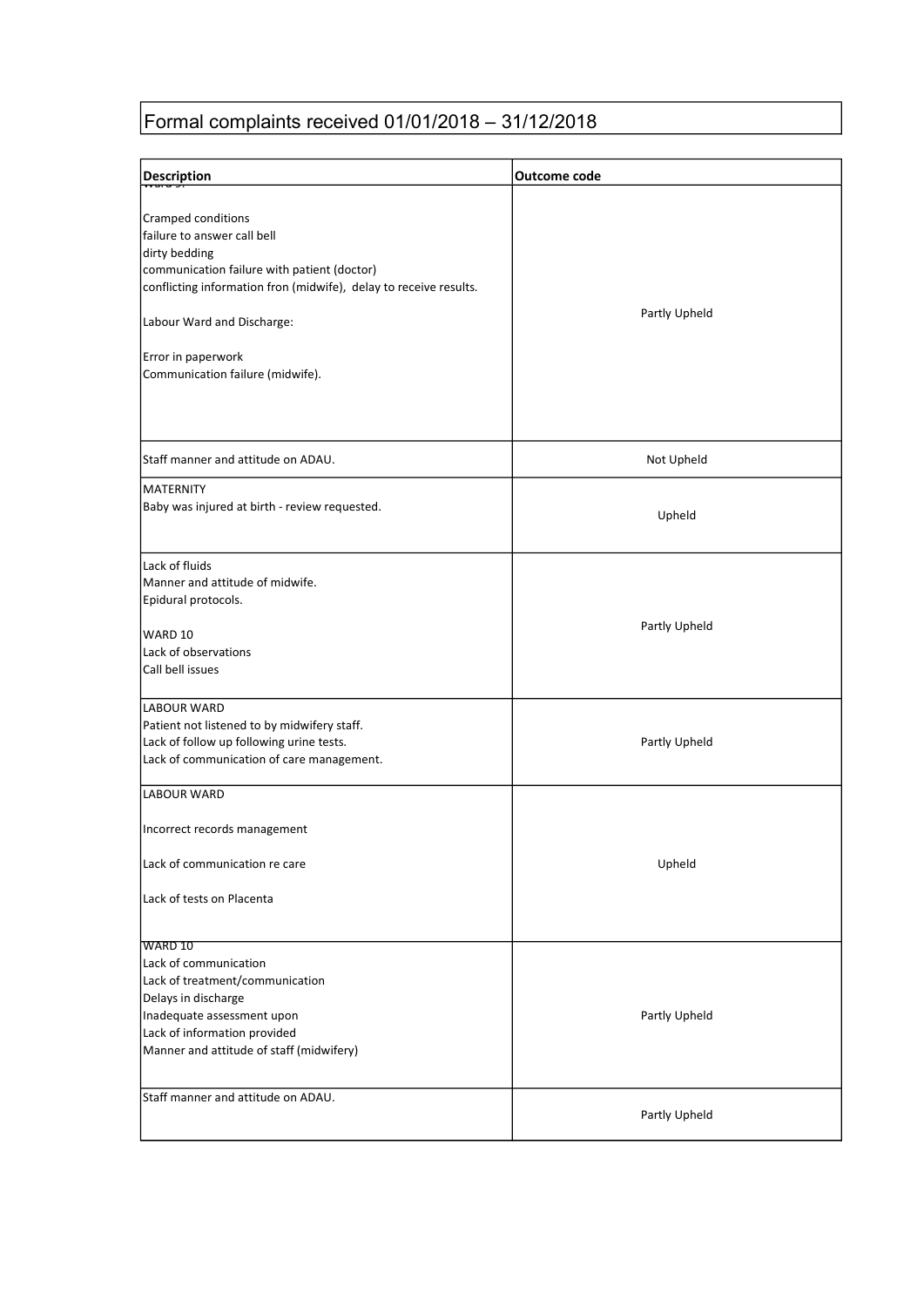| Ward 10                                                                                  |               |
|------------------------------------------------------------------------------------------|---------------|
| Delay or failure in treatment.                                                           |               |
| Lack of information                                                                      | Partly Upheld |
| Privacy and dignity issues                                                               |               |
| Manner and attitude of midwife                                                           |               |
| WARD <sub>9</sub>                                                                        |               |
| Delay in treatment.                                                                      | Upheld        |
| Manner and attitude of midwife.                                                          |               |
| Lack of communication                                                                    |               |
| <b>LABOUR WARD</b>                                                                       |               |
| Delay in procedure.                                                                      | Partly Upheld |
| Lack of communication.                                                                   |               |
| Soiled bedding.                                                                          |               |
| Issues regarding MRSA.                                                                   |               |
| Breach of confidentiality.                                                               | Upheld        |
| Conflicting information between teams                                                    | Not Upheld    |
| Labour Ward:                                                                             |               |
| Delay or failure in treatment                                                            |               |
| Lack of pain releif                                                                      | Partly Upheld |
| Lack of information                                                                      |               |
| Incorrect entry on medical records.                                                      |               |
| ADAU                                                                                     |               |
| Delay or failure with treatment                                                          |               |
| Lack of communication between doctors and nurses.                                        |               |
| Ward 9                                                                                   | Upheld        |
| Waiting time for doctor.                                                                 |               |
| Delay in receiving an appointment.                                                       |               |
| Lack of communication with patient.                                                      |               |
| Midwifes attitude and behaviour                                                          |               |
| Patient not listened to                                                                  |               |
| Soiled sheets                                                                            | Partly Upheld |
| Inadequate pain releif                                                                   |               |
| Ward 9                                                                                   |               |
| Privacy and dignity issues                                                               |               |
| Policy and procedures<br>Manner and attidude of health visitor                           | Partly Upheld |
|                                                                                          |               |
|                                                                                          |               |
| Delays in treatment                                                                      |               |
| Delays in monitoring haematoma                                                           | Upheld        |
| Lack of staff available                                                                  |               |
| Inadequate pain releif                                                                   |               |
| WARD 10                                                                                  |               |
|                                                                                          |               |
| Lack of breastfeeding support.                                                           |               |
| Ward too noisy and too light at night time                                               | Upheld        |
| Lack of privacy and dignity<br>Food and drink not readily available for patient/relative |               |
|                                                                                          |               |
|                                                                                          |               |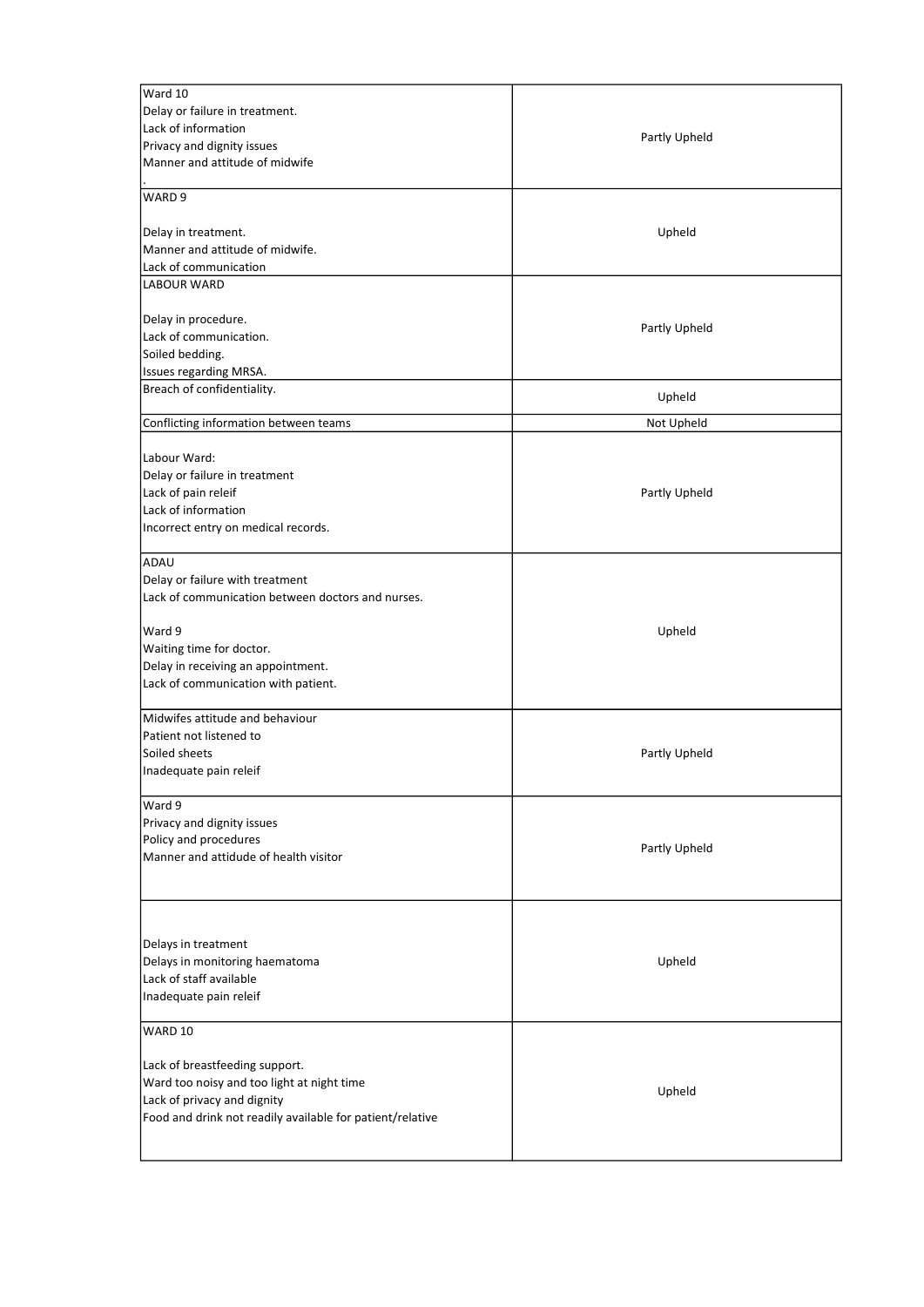| Communication between teams<br>Patient not listened to<br>Manner and attitude of midwife<br>Delay in referral                                                                                                          | Partly Upheld |
|------------------------------------------------------------------------------------------------------------------------------------------------------------------------------------------------------------------------|---------------|
| WARD 9<br>Conflicting information.<br>Ward 9: Medication error<br>Labour Ward: Mismanagement of labour and lack of information<br>throughout.                                                                          | Partly Upheld |
| <b>OBSTETRICS</b><br>Manner and attitude of consultant.<br>Communication concerns with consultant.<br>Not listened to.                                                                                                 | Partly Upheld |
| <b>LABOUR WARD</b><br>Manner and attitude of doctor<br>Lack of consent to undertake procedure.<br>Lack of communication.                                                                                               | Partly Upheld |
| <b>LABOUR WARD</b><br>Lack of examination/assessment.<br>Blood loss not documented accurately.<br>Manner and attitude of Midwife.<br>Lack of communication between teams and with patient.<br>Patient not listened to. | Partly Upheld |
| Obs:<br>Communication failure with patient.<br>Errors in both letters and notes.<br>Confliciting information from staff.                                                                                               | Partly Upheld |
| MIDWIFERY - COMMUNITY                                                                                                                                                                                                  | Upheld        |
| Breach of patient confidentiality.<br>WARD <sub>9</sub><br>Misplaced paperwork.<br>Delay in providing pain relief.<br>Communication<br>Delay in take home medication.<br>Delays in discharge.                          | Partly Upheld |
| <b>LABOUR WARD</b><br>Not listened to.<br>Manner and attitude of midwife.<br>Delay in care.                                                                                                                            | Partly Upheld |
| LABOUR WARD<br>Manner and attitude of consultant.<br>Poor communication - consultant.<br>Not listened to.<br>Lack of pain relief.                                                                                      | Partly Upheld |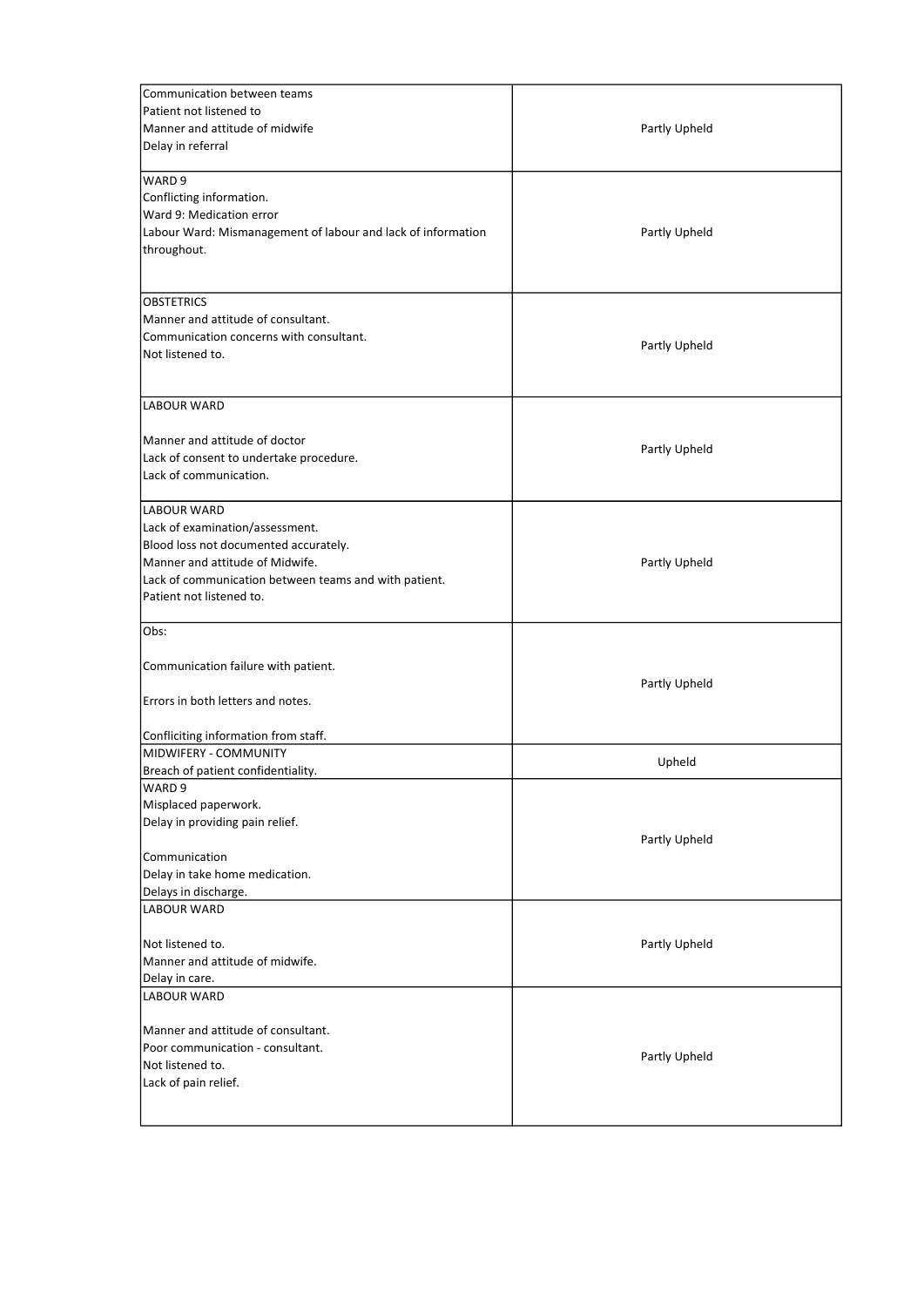| Communication between teams<br>Communication with patient<br>Inadequate pain releif<br>Manner and attitude of midwife<br>Concerns with breastfeeding support                                                                                                                              | Upheld        |
|-------------------------------------------------------------------------------------------------------------------------------------------------------------------------------------------------------------------------------------------------------------------------------------------|---------------|
| <b>LABOUR WARD</b><br>Privacy and dignity.<br>Communication failure with patient<br>Delay in referral<br>Manner and attitude of staff<br>Delay in Observations.<br>Delay in answering call bell.<br>Data protection breach<br><b>ANTENATAL CLINIC</b><br>Communication Issues with Doctor | Partly Upheld |
| Lack of communication<br>Inadequate pain releif<br>Patient not listened to<br>Manner and attitude of midwife                                                                                                                                                                              | Partly Upheld |
| Ward 9:<br>Delay to receive medication<br>Communication failure with the patient.<br>Cleanliness of the ward                                                                                                                                                                              | Partly Upheld |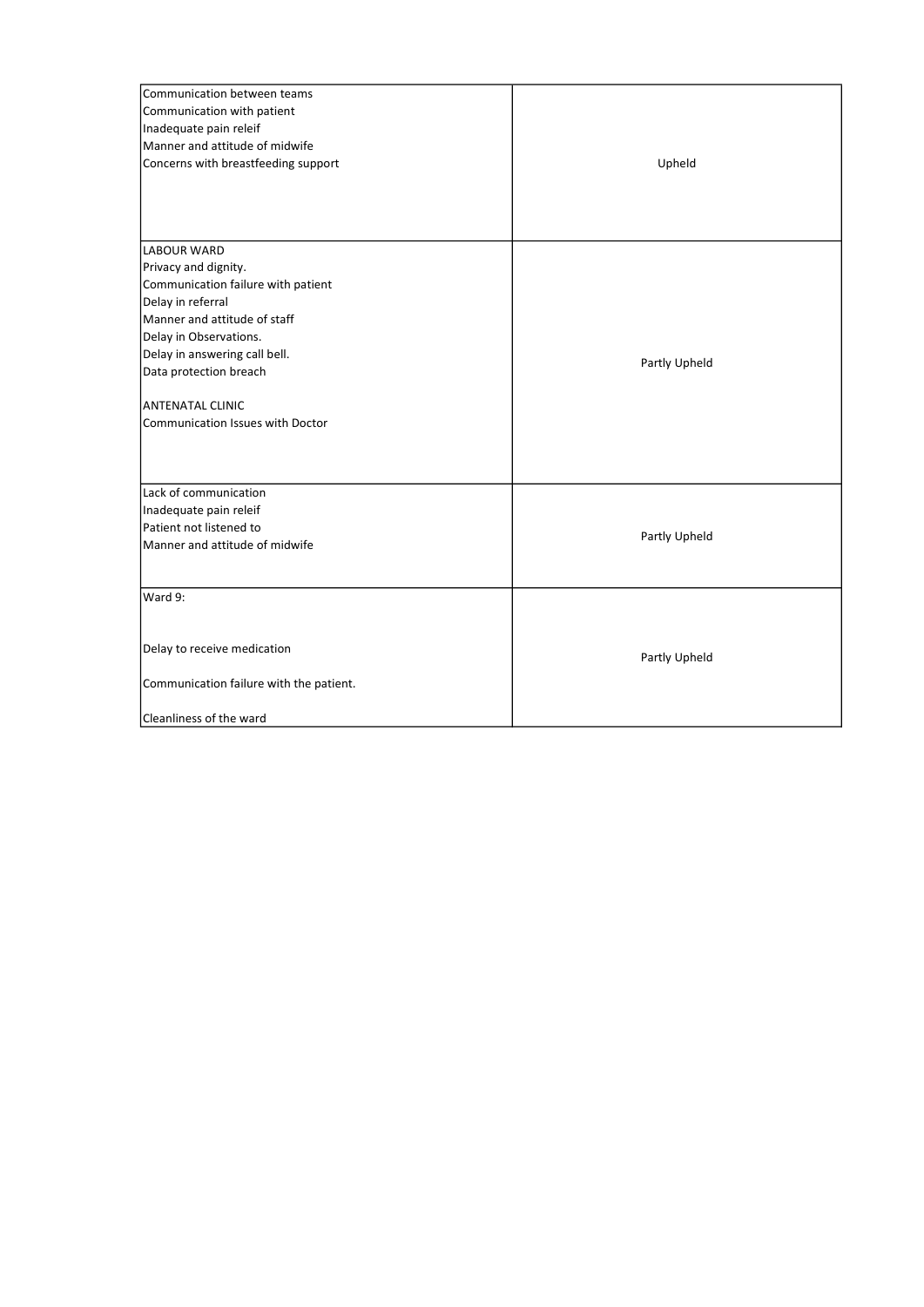## Formal compalints received 01/01/2019 – 31/12/2019

| <b>Description</b>                                                     |
|------------------------------------------------------------------------|
| Maternity:                                                             |
|                                                                        |
| Communication failure with relatives.                                  |
|                                                                        |
| Incorrect information supplied.                                        |
| Delay in treatment.                                                    |
|                                                                        |
| Privacy and Dignity issue.                                             |
| Discrimination - Religious.                                            |
| Communication failure with the patient.                                |
| No bed for admission                                                   |
| Lack of pain releif                                                    |
| Lack of observations undertaken                                        |
| Manner and attitide of midwives                                        |
| Incorrect entry on medical records                                     |
| Lack of follow up                                                      |
| Labour Ward                                                            |
| Complication following birth - Discussed, Explained and apology given. |
| Left in wet and smelly clothing - Discussed and apology given.         |
| Wound not correctly dealt with - Discussed and apology given.          |
| COMS by ED and Midwives - Discussed and apologies given.               |
| Labour Ward:                                                           |
| Manner and attitude of midwives                                        |
| <b>Ward 10:</b>                                                        |
| Observations not monitored                                             |
| Lack of pain releif                                                    |
| Ward 9:                                                                |
| delay in discharge                                                     |
| Lack of examination                                                    |
| Lack of follow up                                                      |
| Delay or failure in treatment                                          |
|                                                                        |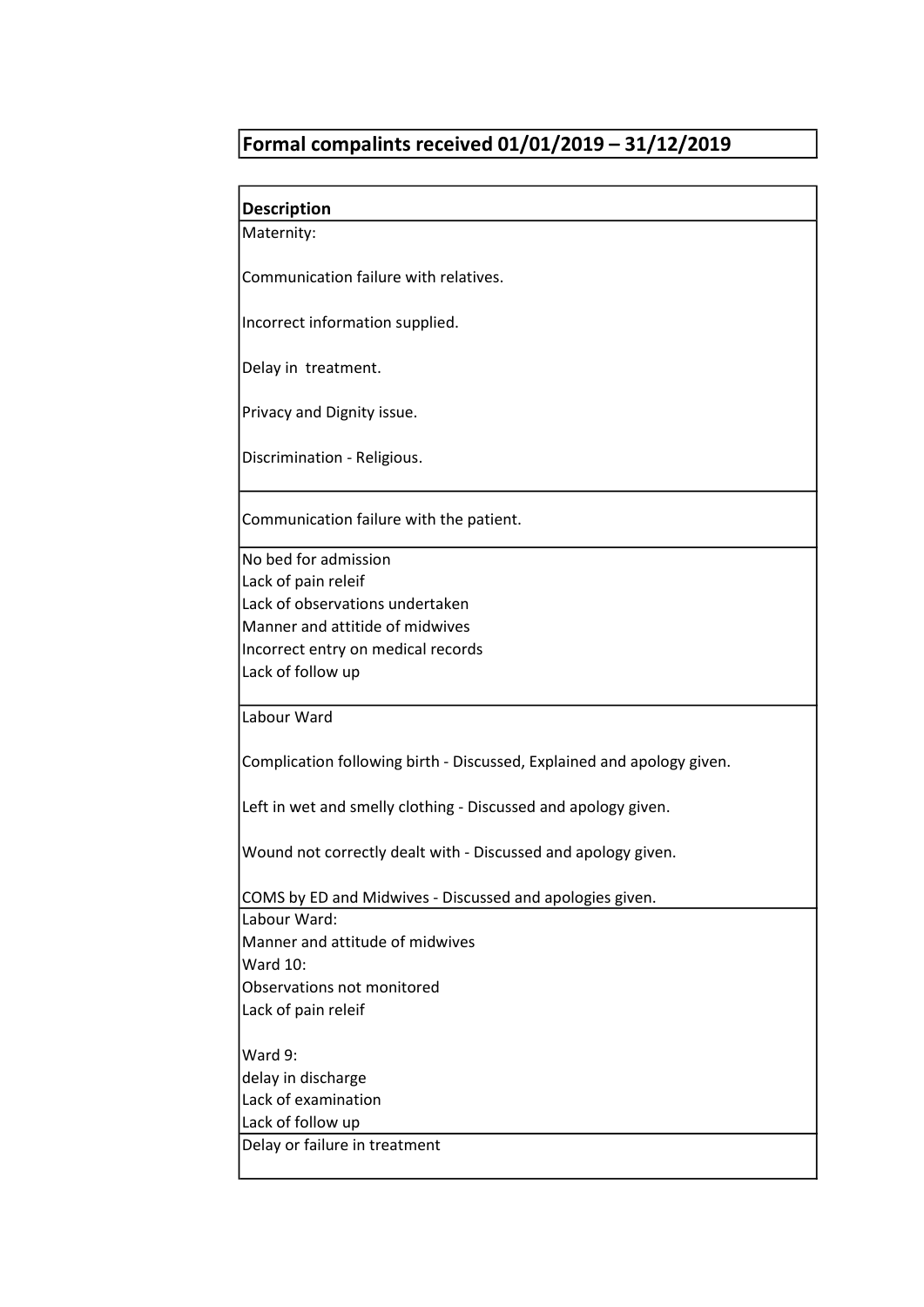Community Midwifery Lack of referral to another hospital Lack of communcation **Obstetrics** Lack of communication Patient not listened to Duty of candour not undertaken wiht regard to 72 hour report LABOUR WARD Communication issues with regard to patient's labour Discharge concerns- patient discharged home when she felt that she shouldn't be Complaint relating to care received by patient during labour. - Failure to obtain consent prior to procedure Patient not listened to Inaccurate record keeping Conflicting information - Conflicting information given around discharge. - Delay in booking follow up appointments Community Midwives. Delay or failure in procedure Communication failure with patient Conflicting information provided Swab retained

#### ANTENATAL

No Pregnancy appt received with a consultant despite the midwife advising this was required.

LABOUR WARD

Why baby delivered breech? Hip displasia - was this avoidable

TRAUMA AND ORTHOPAEDIC

Misinformation re babys condition Unanswered Qs re baby's hip dysplasia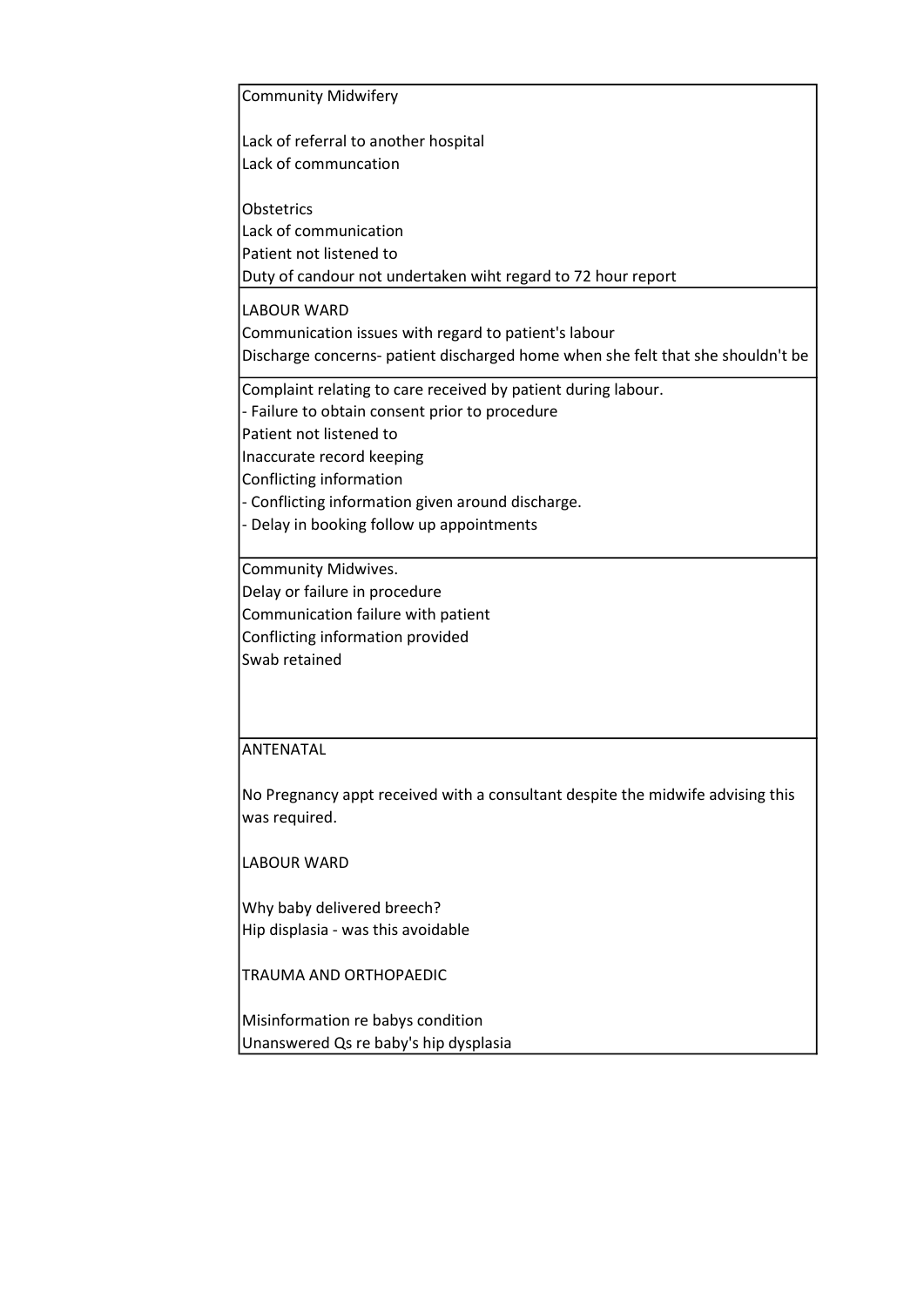| Ward 9                                   |
|------------------------------------------|
| Soiled sheet                             |
| Manner and attitude of midwife           |
| Patient not listened to                  |
| Manner and attitude of volunteer         |
| Incorrect information in medical records |
| Medication administration error          |
| Lack or delay in clinical treatment      |
| Lack of follow up                        |
| <b>EPAU</b>                              |
|                                          |
| Discharge concerns                       |
| Delay or failure in treatment            |
|                                          |
| <b>MATERNITY</b>                         |
|                                          |
| <b>Breach of Patient Confidentiality</b> |
| Ward 9:                                  |
|                                          |
| Delay in receiving information.          |
|                                          |
| Pain relief.                             |
|                                          |
| Waiting time for medication.             |
|                                          |
| Conflicting information.                 |
|                                          |
| Pharmacy:                                |
|                                          |
| Dispensing error.                        |
| MATERNITY                                |
|                                          |
| Communication                            |
|                                          |
| Consistency in Care                      |
|                                          |
| Scan findings anomaly                    |
|                                          |
|                                          |
| Labour Ward                              |
| Delays in starting induction medication  |
|                                          |
| Ward 9                                   |
|                                          |
| Lack of pain releif                      |
| Delay in transfer                        |
| Patient not listened to                  |
| Delay in discharge                       |
|                                          |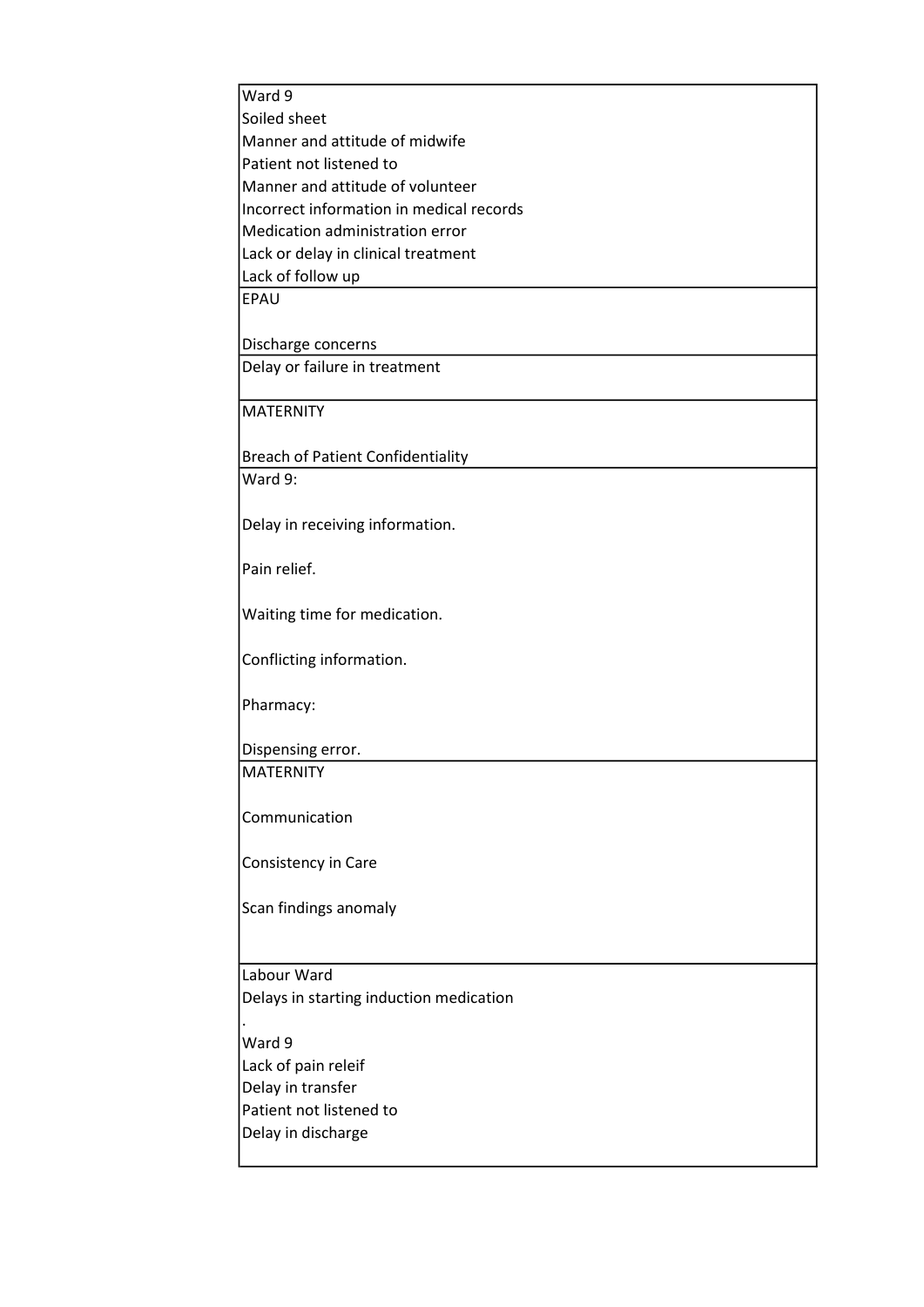| ADAU:                                                   |
|---------------------------------------------------------|
|                                                         |
| Communication failure with patient.                     |
|                                                         |
| Wait time at appointment.                               |
| No food or drink offered.                               |
|                                                         |
| Staff manner and attitude.                              |
|                                                         |
| Prescribing error.                                      |
| Diagnosis wrong.                                        |
|                                                         |
| Privacy and dignity issues.                             |
|                                                         |
| Delay to receive results.                               |
| Error in patient record.                                |
|                                                         |
| Breach of confidentiality.                              |
|                                                         |
| Car park general.                                       |
| Adau:                                                   |
| Results not received.                                   |
|                                                         |
| Ward 9:                                                 |
|                                                         |
| Results not received.                                   |
| <b>COMMUNITY MIDWIVES</b><br>Patient not listerned too. |
| Communication with Patient.                             |
|                                                         |
| WARD 9                                                  |
| Discharge concerns - no TTO's                           |
| Fail to Diaganoise tounge tie - Paeds consultant.       |
|                                                         |
| <b>OBSTETRICS</b>                                       |
|                                                         |
| Injury during birth                                     |
| Discharged too early                                    |
| Lack of follow up                                       |
| Delay in treatment                                      |
| Delay in surgery                                        |
| Lack of observations                                    |
| Communication breakdown with patient                    |
|                                                         |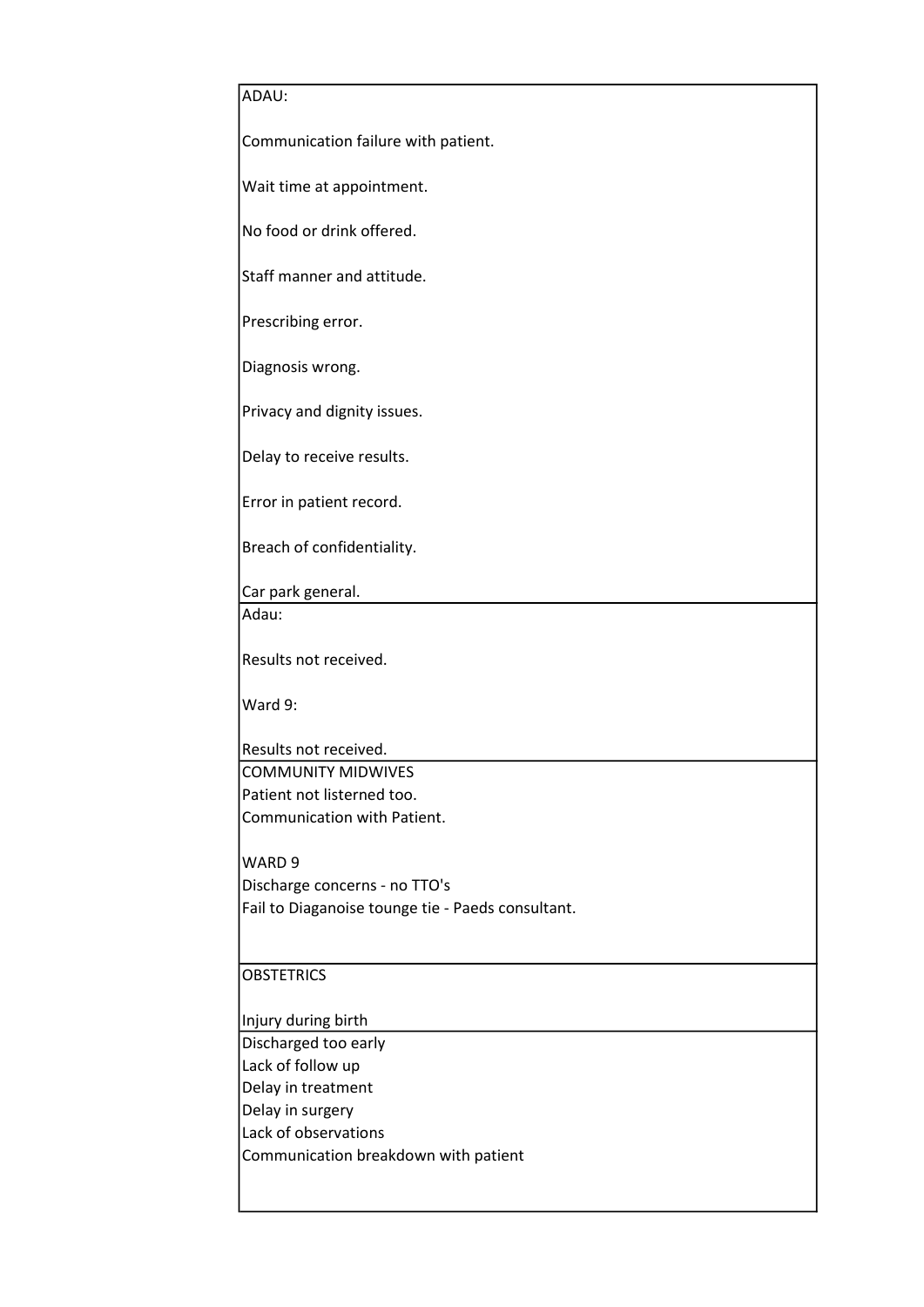| <b>Outcome</b> |
|----------------|
| Not Upheld     |
| Upheld         |
| Partly Upheld  |
| Partly Upheld  |
| Upheld         |
| Upheld         |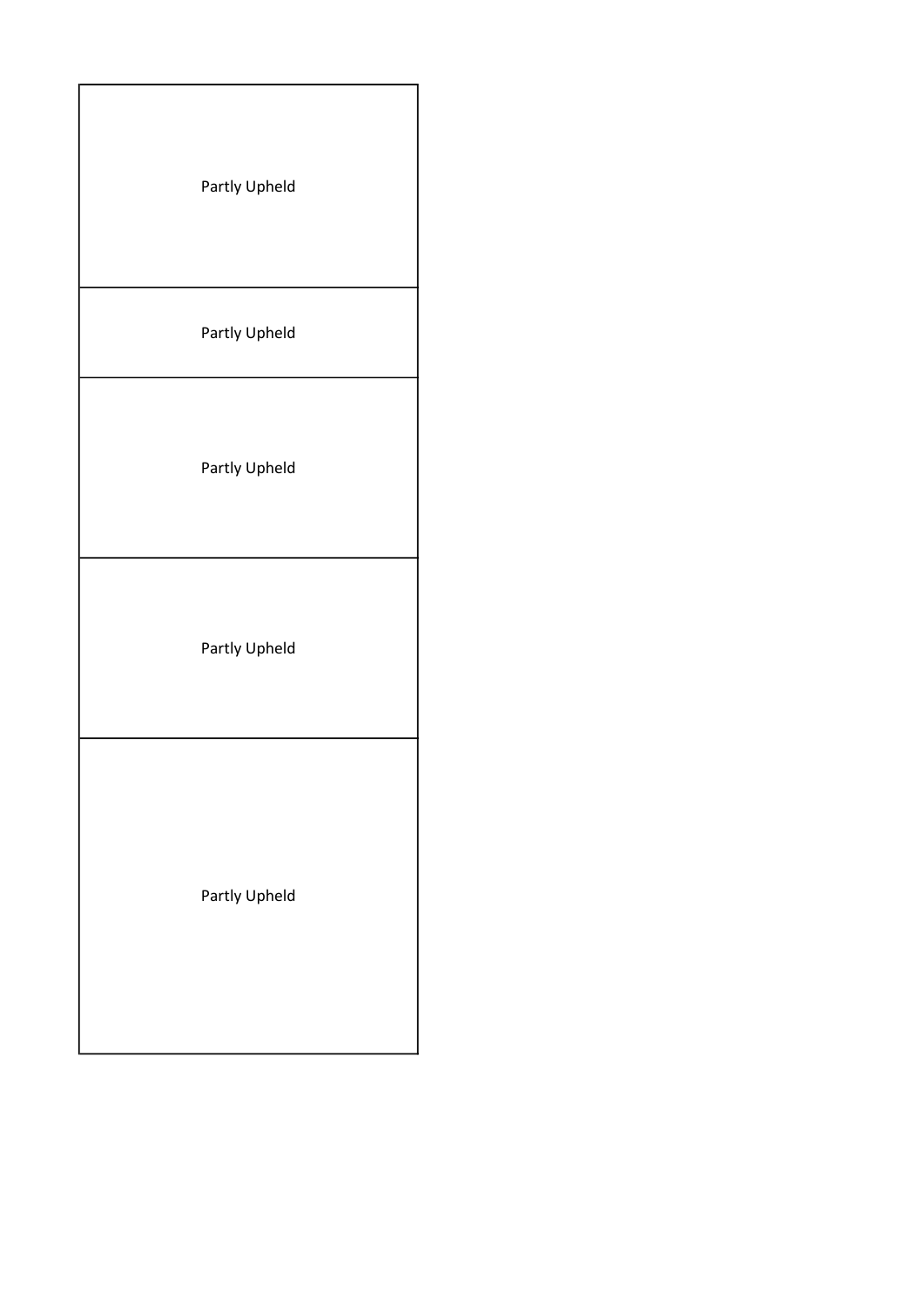| Upheld        |  |
|---------------|--|
| Upheld        |  |
| Partly Upheld |  |
| Upheld        |  |
| Partly Upheld |  |
| Upheld        |  |
| Partly Upheld |  |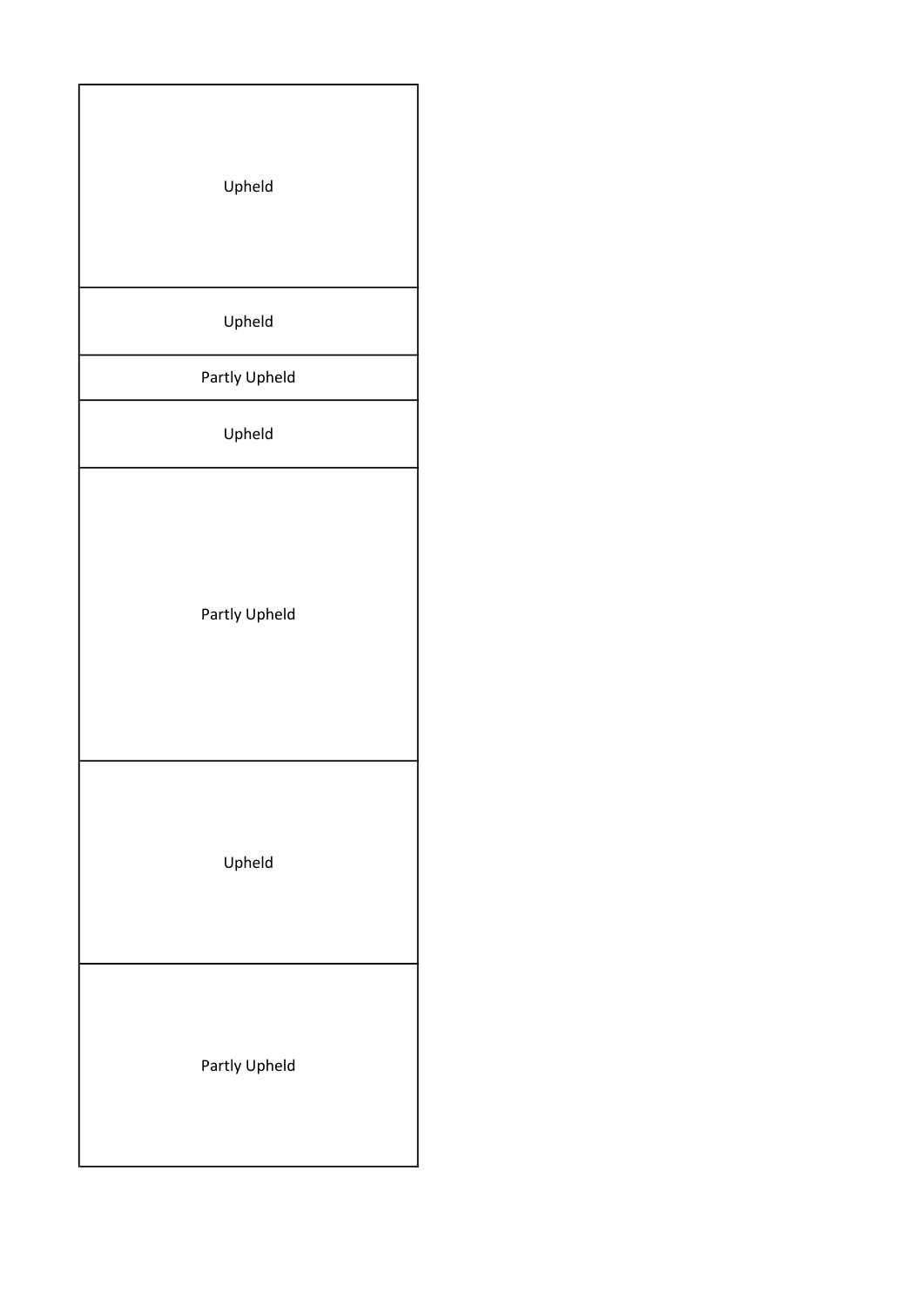| Upheld        |
|---------------|
| Upheld        |
| Upheld        |
| Upheld        |
| Partly Upheld |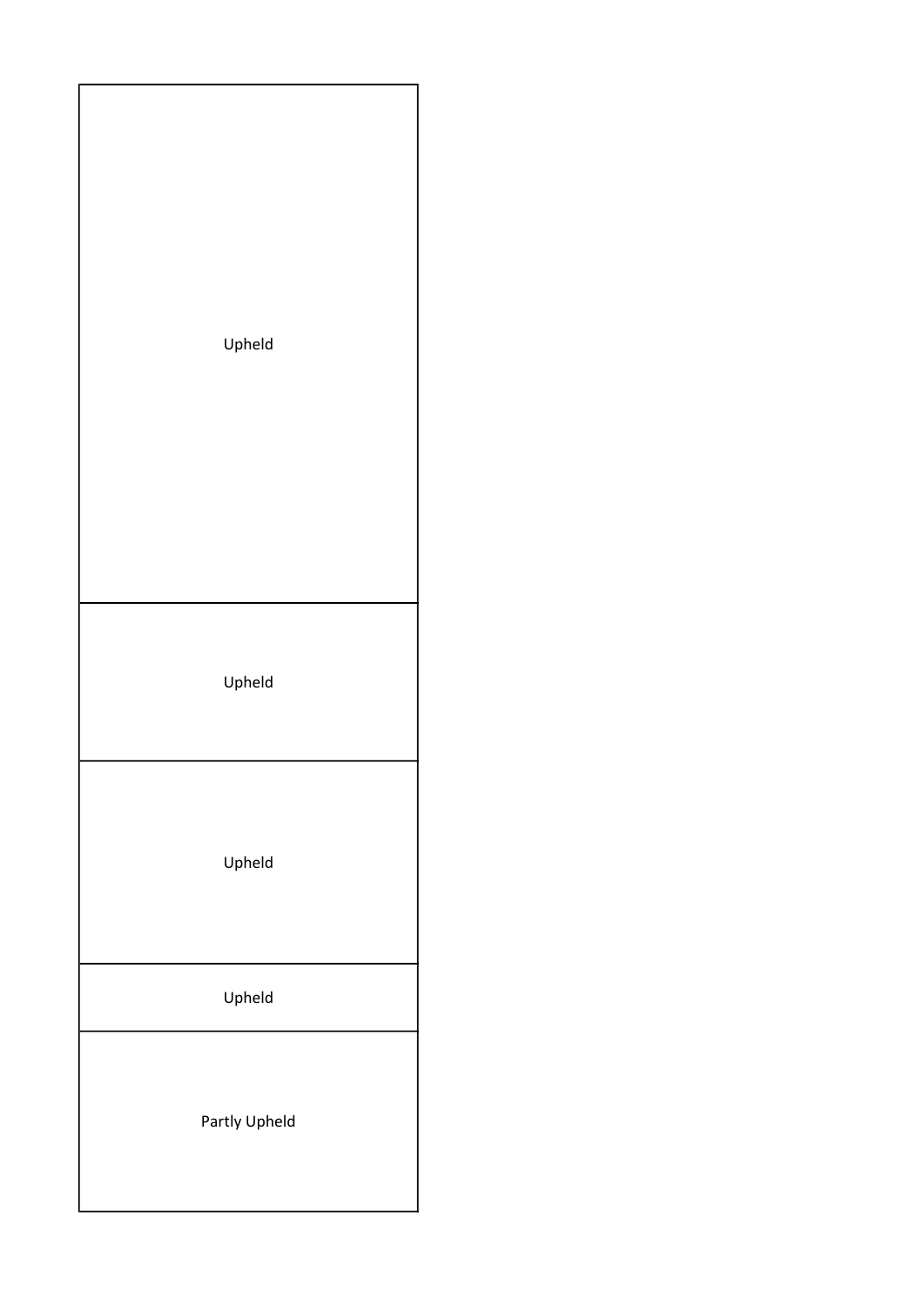#### Formal complaints received 01/01/2020 – 31/12/2020

| <b>Description</b>                                                                 | Outcome       |
|------------------------------------------------------------------------------------|---------------|
| ADAU                                                                               |               |
| Patient not listened to                                                            |               |
| Communication failure with patient                                                 |               |
|                                                                                    |               |
|                                                                                    |               |
| <b>LABOUR WARD</b>                                                                 |               |
| Communication failure with relative                                                |               |
|                                                                                    | Upheld        |
|                                                                                    |               |
| Obstetrics - Consultant                                                            |               |
| -Failure in procedure                                                              |               |
| -Lack of pain relief                                                               |               |
|                                                                                    |               |
|                                                                                    |               |
|                                                                                    |               |
| Maternity:                                                                         |               |
| Communication failure with relatives.                                              |               |
| Incorrect information supplied.                                                    |               |
|                                                                                    |               |
| Delay in treatment.                                                                | Not Upheld    |
| Privacy and Dignity issue.                                                         |               |
|                                                                                    |               |
| Discrimination - Religious.                                                        |               |
|                                                                                    |               |
| Travelling expenses.                                                               |               |
| Obs:                                                                               |               |
| Communication failure with patient.                                                |               |
| Failure to obtain informed consent.                                                |               |
| Staff manner and attitude.                                                         | Partly Upheld |
|                                                                                    |               |
| Mismanagement of labour.                                                           |               |
| Ward 10:                                                                           |               |
|                                                                                    |               |
| Compliment for Midwife.                                                            |               |
| <b>LABOUR WARD</b>                                                                 |               |
|                                                                                    |               |
| - Failure to provide a c-section.                                                  |               |
| - Not listened to                                                                  |               |
| - Communication failure with patient                                               | Partly Upheld |
| Delay to follow up on observations                                                 |               |
| Incorrect use of forceps                                                           |               |
| - Injury caused during birth                                                       |               |
|                                                                                    |               |
| Antenatal ward                                                                     |               |
| -Labour ward                                                                       |               |
| -Midwives                                                                          |               |
| Consultant care                                                                    |               |
| -Lack of escalation                                                                |               |
| -Communication                                                                     |               |
| Conflicting information                                                            |               |
| -Induction process                                                                 |               |
| -Lack of care/support provided                                                     | Upheld        |
|                                                                                    |               |
| -Lack of pain relief                                                               |               |
| Guidelines not followed with regard to pain relief & induction<br>-Staffing issues |               |
| -Consent                                                                           |               |
| -Lack of information provided.                                                     |               |
|                                                                                    |               |
|                                                                                    |               |
|                                                                                    |               |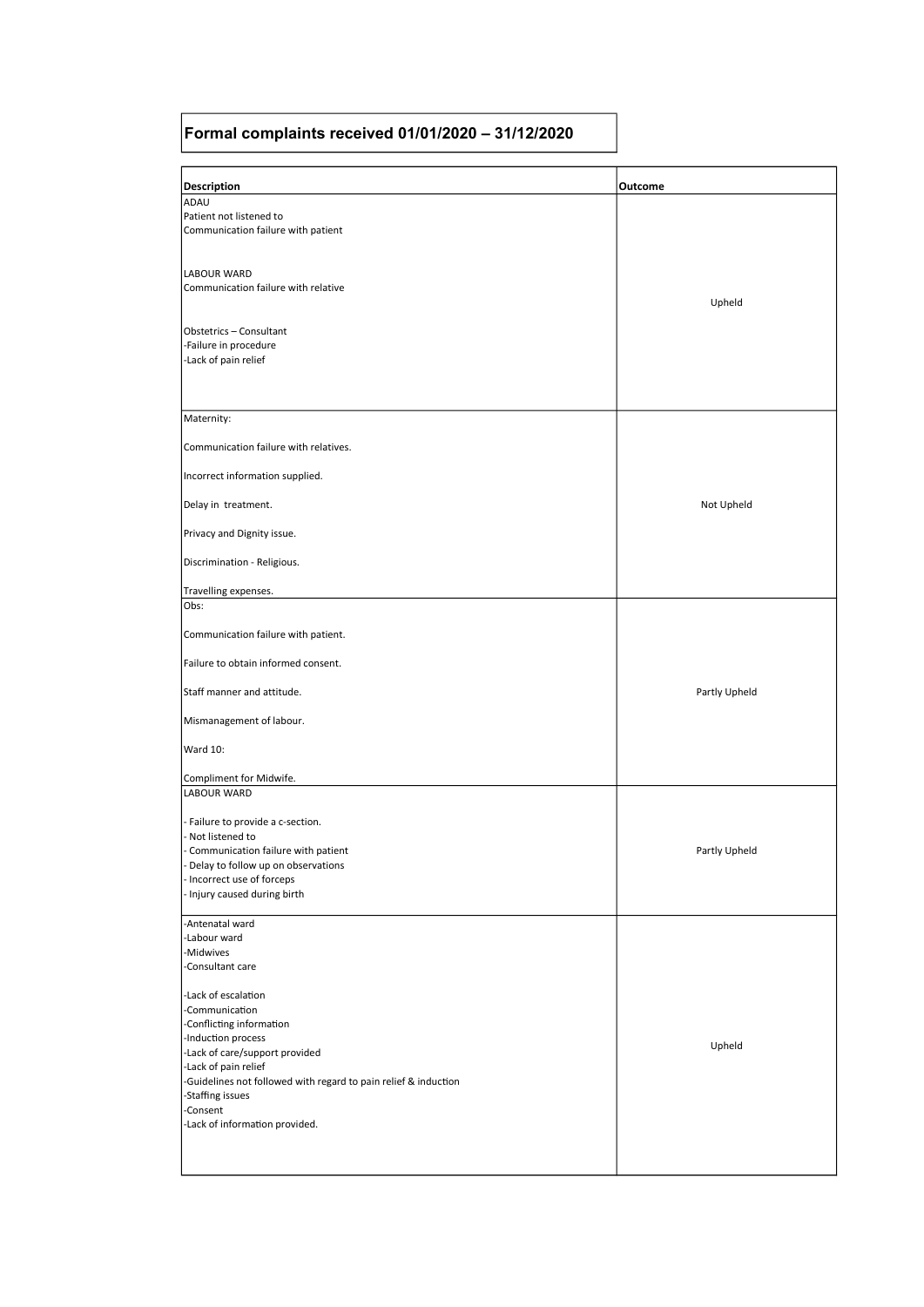| Delay in treatment                                                 |               |
|--------------------------------------------------------------------|---------------|
| Lack of observations undertaken                                    |               |
| Inadequate pain releif                                             |               |
| Manner and attitude of midwives                                    | Partly Upheld |
| Incorrect entry on medical records                                 |               |
|                                                                    |               |
| Obs & Maternity outpatients:                                       |               |
| Omission in health care records.                                   |               |
| Cancelled procedure.                                               |               |
| Communication failure with patient.                                |               |
| Delay in treatment / procedure.                                    |               |
| Staff manner and attitude.                                         |               |
| Patient not listened to.                                           |               |
|                                                                    |               |
| Labour Ward:                                                       | Partly Upheld |
|                                                                    |               |
| Waiting time at appointment.                                       |               |
| Lack of suitably trained staff, impacting on patient care.         |               |
| Ward 9:                                                            |               |
|                                                                    |               |
| Incorrect information given.                                       |               |
| Mismanagement of labour.                                           |               |
| Still birth                                                        |               |
| Ward 9                                                             |               |
| - Discharged too early whilst awaiting labour                      |               |
| -Lack of check up and observations                                 |               |
| - Lack of pain relief                                              |               |
| - Staff manner and attitude                                        |               |
| Communication with the patient                                     |               |
| Lack of privacy and dignity                                        | Upheld        |
| - Delay in discharging following birth                             |               |
| - Lack of information provided around the staff's concerns re baby |               |
|                                                                    |               |
|                                                                    |               |
|                                                                    |               |
|                                                                    |               |
| ADAU:                                                              |               |
|                                                                    |               |
| Delay in induction of Labour.                                      |               |
|                                                                    |               |
| Labour Ward:                                                       |               |
|                                                                    |               |
| Delay in observations (heart monitor).                             |               |
|                                                                    |               |
| Incorrect information given.                                       |               |
|                                                                    |               |
| Patient not listened to.                                           |               |
|                                                                    |               |
|                                                                    |               |
|                                                                    | Partly Upheld |
| Mismanagement of Labour.                                           |               |
|                                                                    |               |
| Delay in observations of both mum and baby.                        |               |
|                                                                    |               |
| Incorrect entry on patient's notes.                                |               |
|                                                                    |               |
| Privacy and dignity.                                               |               |
|                                                                    |               |
| Ward 9:                                                            |               |
|                                                                    |               |
| Delay in blood transfusion.                                        |               |
| <b>Community Midwives:</b>                                         |               |
|                                                                    |               |
| Breach of confidentiality.                                         |               |
|                                                                    |               |
| Breakdown in communitations re appointments.                       |               |
|                                                                    | Not Upheld    |
| Physio:                                                            |               |
|                                                                    |               |
| Breach of confidentiality.                                         |               |
|                                                                    |               |
| Breakdown in communitations re appointments.                       |               |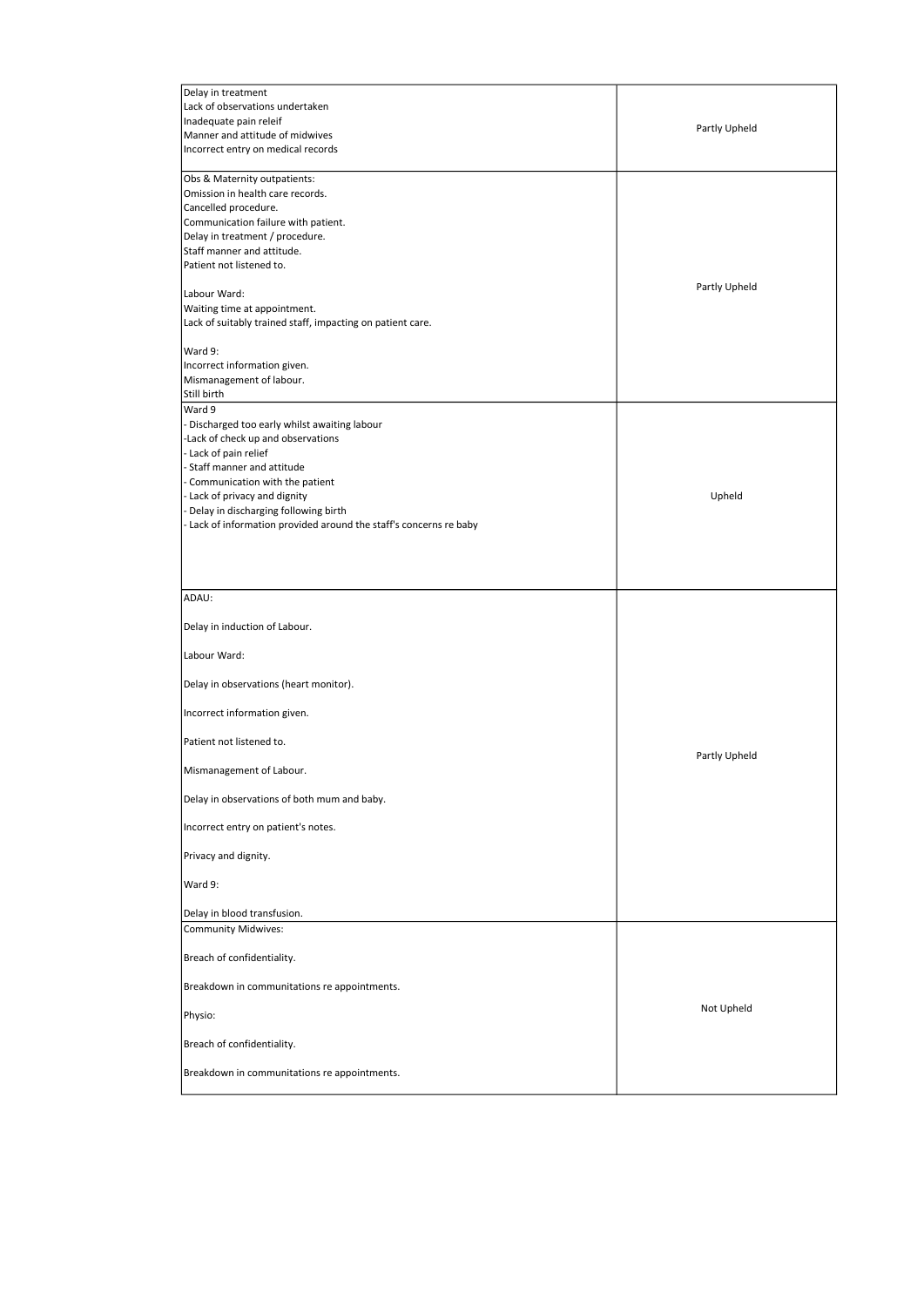| Labour Ward:                                                  |               |
|---------------------------------------------------------------|---------------|
| Patient not listened to.                                      |               |
| Lack of clinical assessment.                                  | Partly Upheld |
| Communication failure with patient.                           |               |
| Delay in procedure.<br>ANTENATAL                              |               |
| Lack of follow up                                             |               |
| LABOUR WARD                                                   |               |
| Delay or failure in procedure                                 | Partly Upheld |
| TRAUMA AND ORTHOPAEDIC                                        |               |
| Misinformation re babys condition                             |               |
| Unanswered Qs re baby's hip dysplasia<br>Community Midwifery: |               |
| Staff manner and attitude.                                    |               |
| Delay / failure in observations.                              |               |
| Moving and handling of patient.                               | Partly Upheld |
| Incorrect information given.                                  |               |
|                                                               |               |
| ADAU:                                                         |               |
| Medical care.                                                 |               |
| Patient not listened to.                                      |               |
| Privacy and dignity.                                          | Partly Upheld |
| Confliciting information.                                     |               |
| Injury sustained.                                             |               |
| Attitude of staff.<br>ADAU - Consultant led care:             |               |
| Conflicting information.                                      |               |
| Communication failure with patient.                           |               |
| Prescribing error.                                            |               |
| Staff not prepared for patient.                               |               |
| Staff manner and attitude.                                    |               |
| Ward 9:                                                       |               |
| Waiting time at appointment.                                  | Upheld        |
| Communication failure with patient.                           |               |
| Staff manner and attitude.                                    |               |
| Noise at night.                                               |               |
| Moving and handling of patient.                               |               |
| Staff manner and attitude.                                    |               |
| PALS:                                                         |               |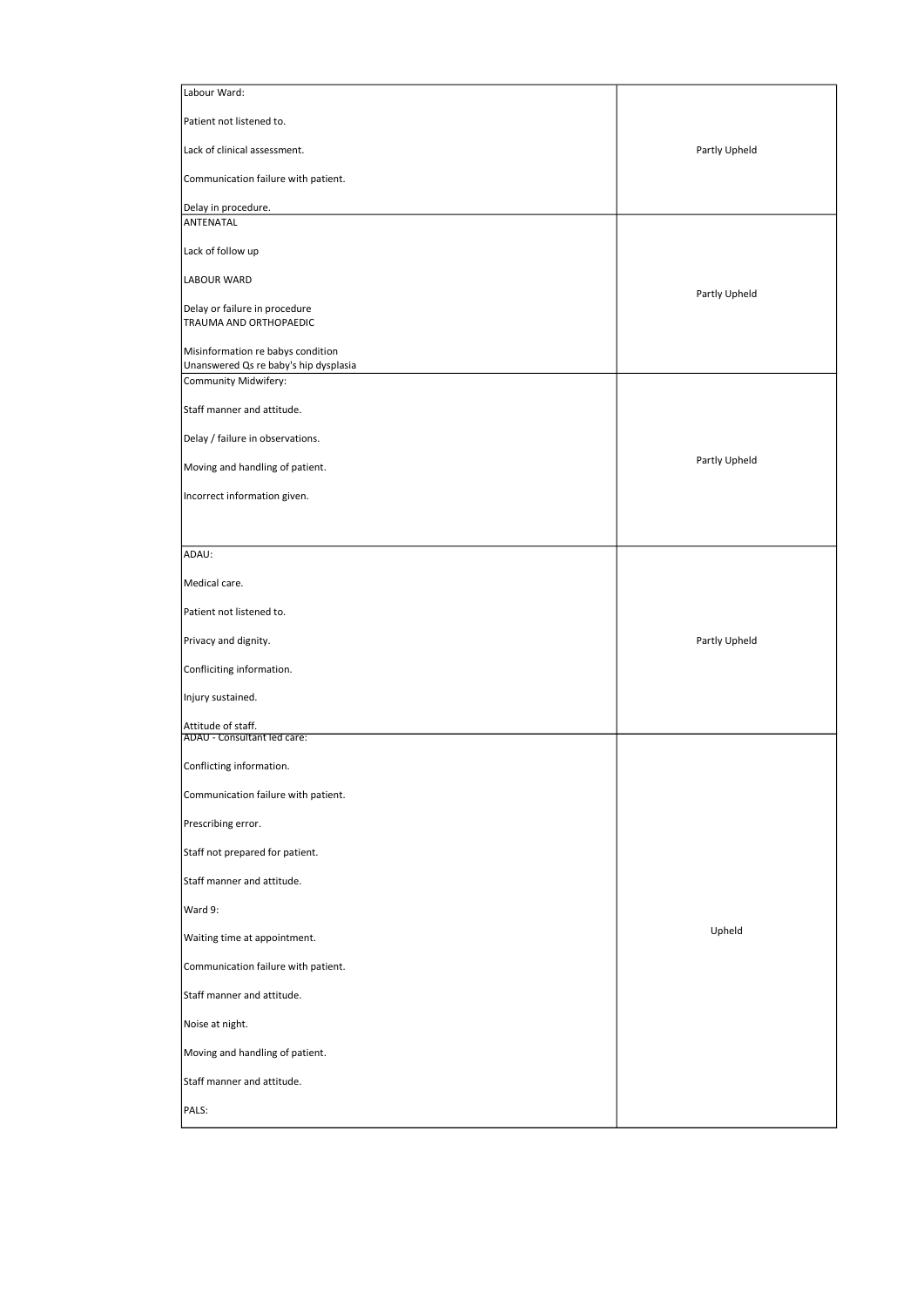| COMMUNITY MIDWIFERY TEAM                                                                                                |               |
|-------------------------------------------------------------------------------------------------------------------------|---------------|
| - Lack of antenatal care                                                                                                |               |
| -Lack of information                                                                                                    |               |
| -Lack of support                                                                                                        | Partly Upheld |
| -Manner and attitude of midwife.                                                                                        |               |
|                                                                                                                         |               |
| Complaint regarding staff manner and attitude.                                                                          | Partly Upheld |
| Ward 9:                                                                                                                 |               |
| Delay in receiving information.                                                                                         |               |
| Pain relief.                                                                                                            |               |
| Waiting time for medication.                                                                                            | Partly Upheld |
| Conflicting information.                                                                                                |               |
| Pharmacy:                                                                                                               |               |
| Dispensing error.                                                                                                       |               |
| Obstetric Inpatients                                                                                                    |               |
| Communication failure - patient not advised that it is common to experience issues passing<br>urine after giving birth. | Partly Upheld |
| Failure in treatment - different type of catheter should have been used.                                                |               |
| Delay in referral - delay in referral to urogynae team post discharge.<br><b>MATERNITY</b>                              |               |
| Communication                                                                                                           |               |
| Consistency in Care                                                                                                     | Upheld        |
| Scan findings anomaly                                                                                                   |               |
| Labour Ward:                                                                                                            |               |
| Conflicting information.                                                                                                |               |
| Medical care.                                                                                                           |               |
| Manner and attitude.                                                                                                    |               |
| Patient not listened to.                                                                                                |               |
| Delay in operation.                                                                                                     |               |
| Ward 9:                                                                                                                 | Partly Upheld |
| Medically discharged too early.<br>Insufficient information.                                                            |               |
| Manner and attitude.                                                                                                    |               |
| Failure to monitor wound.                                                                                               |               |
| Delay in treatment.                                                                                                     |               |
| Son - Ward 9:                                                                                                           |               |
| Delay in treatment.                                                                                                     |               |
| LABOUR WARD                                                                                                             |               |
| Delay or failure in procedure                                                                                           |               |
| WARD 9<br>Lack of wound management                                                                                      | Partly Upheld |
|                                                                                                                         |               |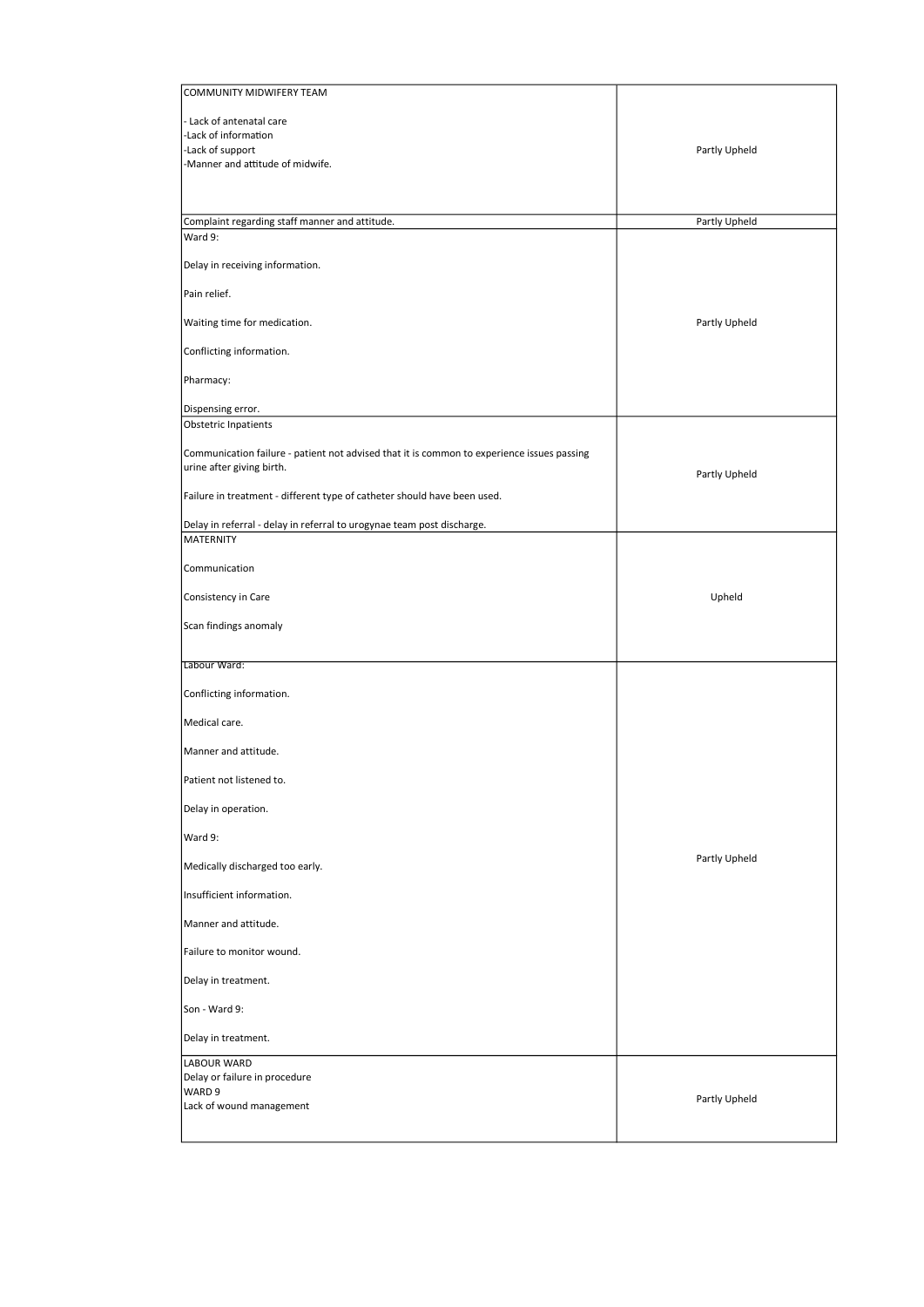| Antenatal Clinicians/Team & Ward 9 |               |
|------------------------------------|---------------|
| -Antenatal overall lack of Care    |               |
| -Failure to diagnose               |               |
| -Lack of information provided      |               |
| -Communication with the patient    |               |
| -Delay in observations             |               |
| -Lack of pain relief               | Upheld        |
| -Mismanagement of labour           |               |
| -Patient not listened to           |               |
| -Dirty soiled bedding              |               |
| -Attitude-nursing midwifery        |               |
| -Attitude- medical                 |               |
| Maternity:                         |               |
| Delay to receive an appointment.   |               |
| Insufficient information provided. | Partly Upheld |
| Non referral.                      |               |
| Failure to diagnose.               |               |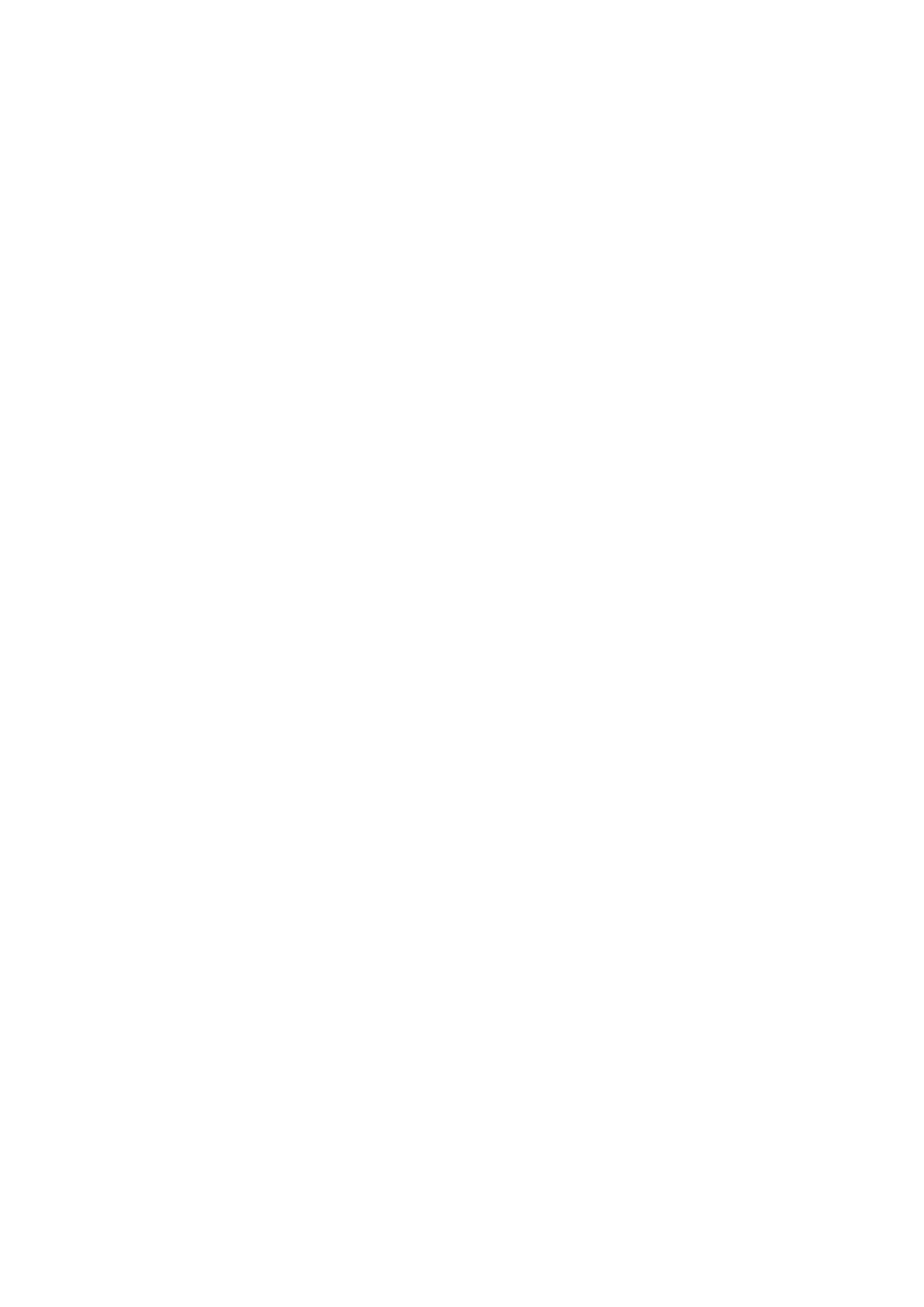# Formal complaints received 01/01/2021 – 24/04/2021

Г

| <b>Description</b>                                                                                                                                                              |
|---------------------------------------------------------------------------------------------------------------------------------------------------------------------------------|
| <b>OBSTETRICS</b>                                                                                                                                                               |
| - Manner and attitude of staff AND Patient not listened to<br>- Communication failure with patient<br>g completed and sent to complainant 20 4 2021                             |
| - Conflicting information.                                                                                                                                                      |
| WARD 9                                                                                                                                                                          |
| - Communication failure with relatives (midwives,<br>- Not listened to (midwives),<br>- Failure to recognise deteriorating patient (midwives),<br>- Delay in treatment (Paeds). |
| <b>OBSTETRICS</b>                                                                                                                                                               |
| <b>LABOUR WARD</b>                                                                                                                                                              |
| - Failure to undertake observations (midwives).                                                                                                                                 |
| <b>ANAESTHETISTS</b>                                                                                                                                                            |
| - Failure in treatment/procedure,<br>- Insufficient pain relief.                                                                                                                |
| WARD 10                                                                                                                                                                         |
| - Delay in answering call bell,<br>- Manner and attitude of midwives.                                                                                                           |
| WARD <sub>9</sub>                                                                                                                                                               |
| - Manner and attitude of midwife,<br>- Visiting restrictions,<br>- Manner and attitude of HCA,<br>- Lack of information.                                                        |
| OBSTETRIC CONSULTANTS                                                                                                                                                           |
| - Delay in induction of labour,<br>- Inadequate pain relief.                                                                                                                    |